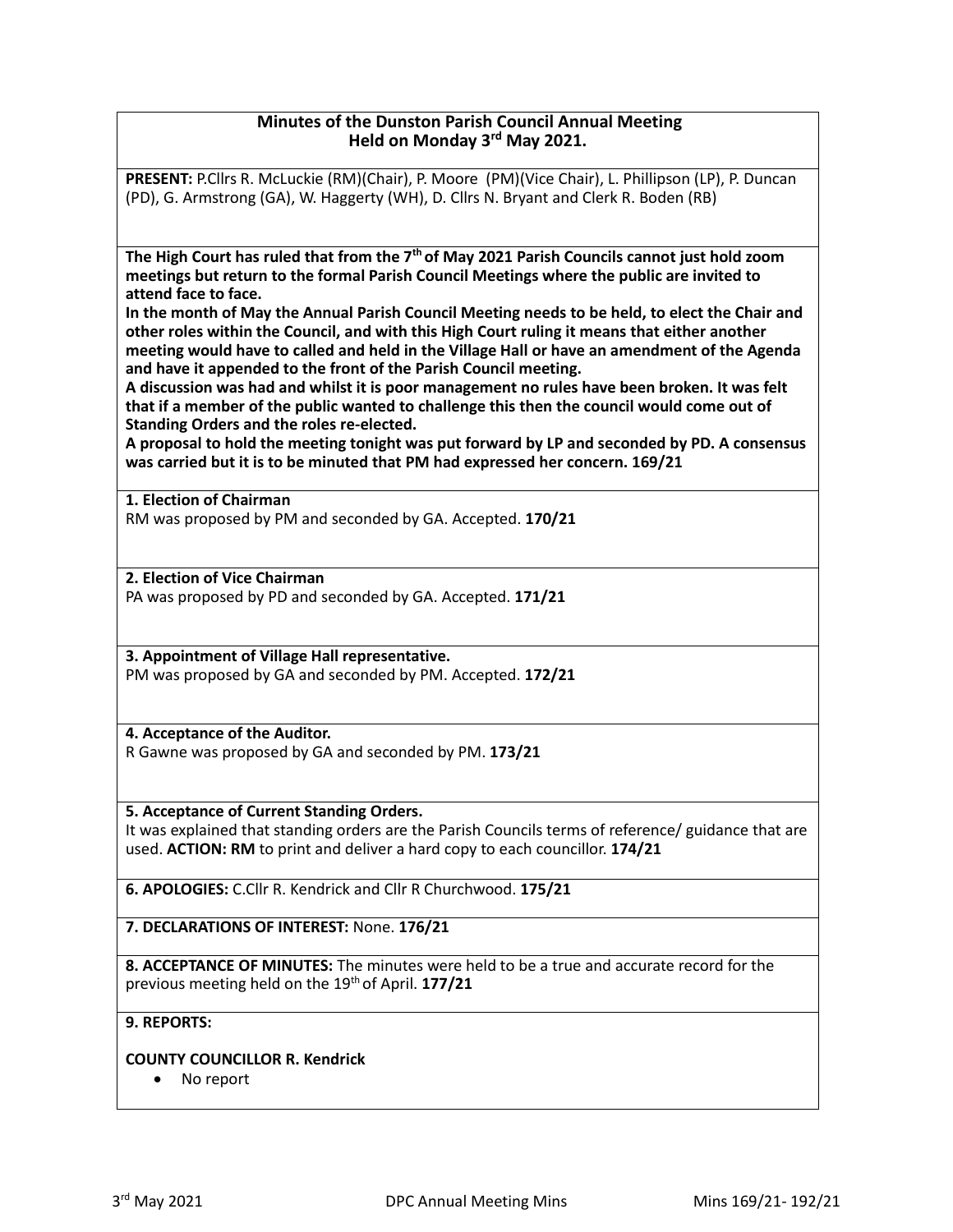#### **DISTRICT COUNCILLOR Nick Byatt:**

- Restart grants have been available since the  $1<sup>st</sup>$  of April and they have not been suspended at the present time.
- When attending the Polling Station on the  $6<sup>th</sup>$  May face masks must be worn and it is advised that you take your own pen. Polling cards are not required. **178/21**

### **10. DUNSTON PC REQUIREMENTS:**

#### **a**.**CHAIRMAN'S REPORT Russ McLuckie:**

RM has met with Roger Hall (Chairman of Dunston Village Hall Management Committee) and they have walked around the Village Hall and its grounds and together have drawn up a five-year maintenance plan. The document was sent out prior to the meeting. If everybody could find the time to read through and any issues can then be discussed at the next meeting. It was felt that it may be useful to have Mr Redshaw have a quick look through the list and give guidance in establishing costings and priority of work to be carried out. **179/21**

The paperwork that was received from Tinn Criddle Solicitors in connection to the S106 agreement for planning application 19/1482/OUT has been signed but it will only be activated if planning is approved. **180/21**

## **b.CLERK'S REPORT:**

The Grit Bin on Back Lane will be reinstated within the next couple of months. **181/21**

HMRC has explained the procedure that needs to be carried out to correct the tax and it will be done shortly. **182/21**

#### **11.HIGHWAYS:**

Nothing to report.

#### **12.PLANNING:**

Application 21/0667/TCA – Cherry Blossom Tree at Otters Holt. Approved. **183/21**

# **13.ENVIRONMENT ISSUES:**

#### **a. Progress on Benches.**

The bases have been completed and the benches are in the process of being erected/ sited depending on the weather. **184/21**

#### **b. Progress of external work on the Village Hall.**

Steve Hill is to begin the external work on the hall on the 17th of May 2021. **185/21**

## **c. Habitat Improvement Work.**

It was discussed the way forward and was felt that some more information was needed, and an invite be sent for the next meeting. **ACTION: RB to email. 186/21**

## **9.PLAYING FIELD:**

Costings of a new bin has been received and information passed onwards to the Councillors. **187/21**

RM has received a cheque for £500 from the Bowls Club, as part of the agreement previously signed for the refurbishment of the Club House. **188/21**